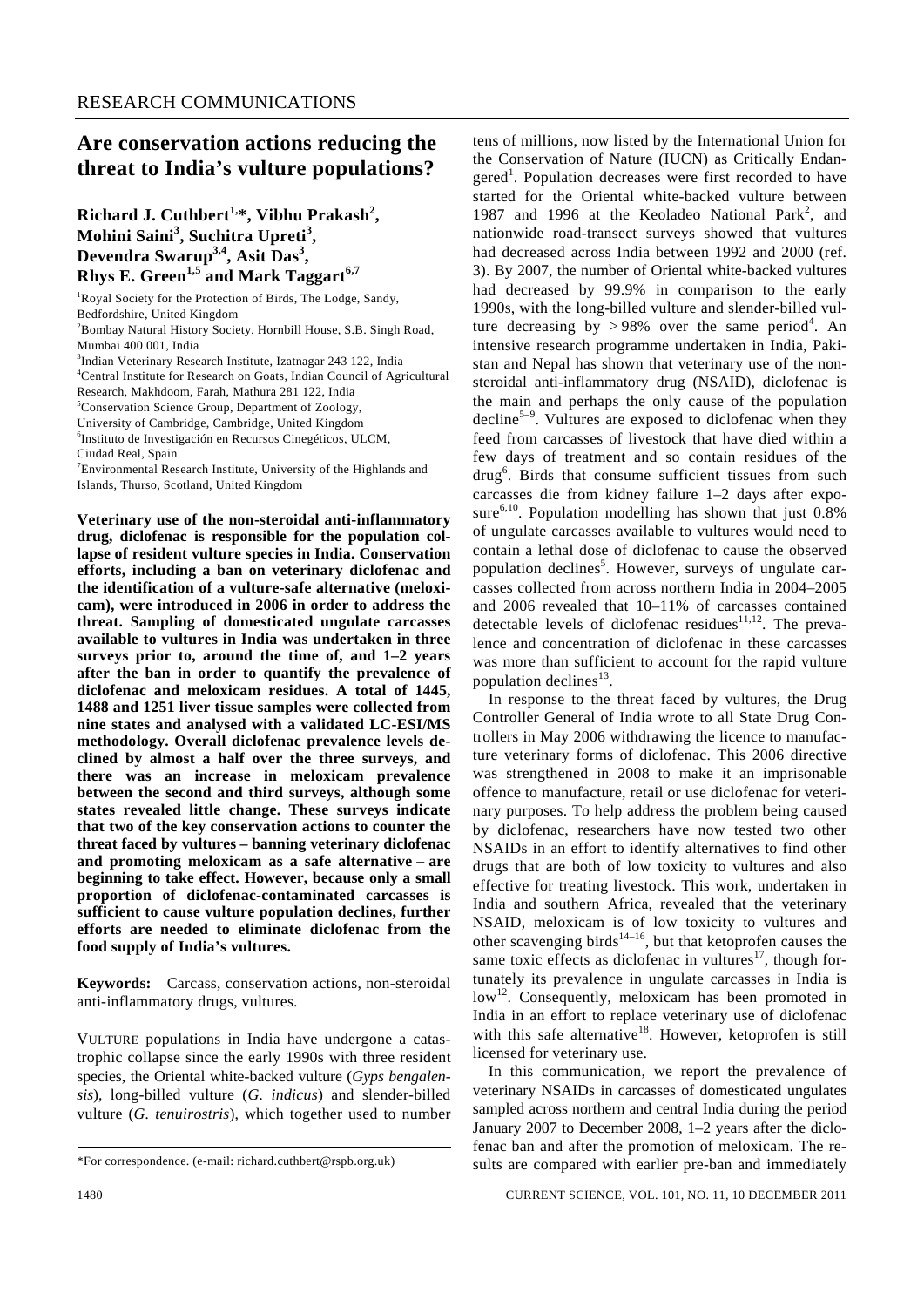Table 1. Number of ungulate liver samples collected, the prevalence (% of samples) of detectable diclofenac residues in three surveys and the prevalence of meloxicam residues in two surveys, for nine states where repeat sampling occurred. In addition, total number of samples and overall prevalence are given for the entire dataset and for a sub-set of seven site-clusters (see text) sampled in all three surveys, adjusted for sampling effort in each cluster

|                                           | Carcass samples $(n)$ |                          |                | Diclofenac (%) |                |                | Meloxicam (%)            |                          |                          |
|-------------------------------------------|-----------------------|--------------------------|----------------|----------------|----------------|----------------|--------------------------|--------------------------|--------------------------|
| Location                                  | S <sub>1</sub>        | S <sub>2</sub>           | S <sub>3</sub> | S <sub>1</sub> | S <sub>2</sub> | S <sub>3</sub> | S <sub>1</sub>           | S <sub>2</sub>           | S <sub>3</sub>           |
| Andhra Pradesh                            | 154                   | $\overline{\phantom{m}}$ | 143            | 2.6            |                | 1.4            | $\overline{\phantom{0}}$ |                          | 0.7                      |
| Gujarat                                   | 65                    | 222                      | 159            | 9.2            | 4.1            | 1.9            | $\overline{\phantom{m}}$ | 0.0                      | 4.4                      |
| Jammu and Kashmir                         | 77                    | 112                      |                | 3.9            | 3.6            |                | $\overline{\phantom{m}}$ | 11.6                     | $\overline{\phantom{m}}$ |
| Madhya Pradesh                            | 195                   | 236                      | 257            | 11.3           | 12.7           | 3.9            |                          | 0.8                      | 7.0                      |
| Maharashtra                               | 194                   | 241                      | 262            | 5.7            | 11.2           | 5.3            | $\overline{\phantom{m}}$ | 4.6                      | 7.3                      |
| Punjab                                    | 76                    | 228                      |                | 15.8           | 12.3           |                |                          | 7.5                      | $\qquad \qquad$          |
| Rajasthan                                 | 310                   | 339                      | 303            | 17.1           | 14.5           | 12.2           | $\overline{\phantom{0}}$ | 4.7                      | 5.9                      |
| <b>Uttar Pradesh</b>                      | 280                   | $\overline{\phantom{m}}$ | 127            | 11.8           |                | 3.1            |                          | $\overline{\phantom{0}}$ | 3.1                      |
| West Bengal                               | 94                    | 110                      |                | 9.6            | 16.4           |                |                          | 0.9                      | $\qquad \qquad -$        |
| All states                                | 1445                  | 1488                     | 1251           | 10.6           | 11.1           | 5.6            |                          | 4.0                      | 5.4                      |
| Seven site-clusters (adjusted for effort) | 518                   | 728                      | 981            | 13.5           | 11.4           | 8.9            |                          | 3.0                      | 6.0                      |

post-ban data in order to assess the effectiveness of the banning of diclofenac and the promotion of meloxicam at reducing the threat to India's vulture populations.

 Ungulate carcasses were sampled across India during three separate survey periods (hereafter referred to as Surveys 1–3). States selected for sampling were chosen on the basis of being representative of North, West, East and Central India, where vulture populations were formerly most abundant<sup>7</sup>. Survey 1 collected 1445 samples from 62 sites in nine states between May 2004 and July 2005, a period 1–2 years prior to the 2006 diclofenac ban. Survey 2 collected 1488 samples at 26 sites in seven states from May to December 2006, immediately after the announcement of the ban in May 2006 (at which point, a three-month period was given in order to implement the directive). Survey 3 collected 1251 samples from 15 sites in six states between January 2007 and December 2008. The coverage of states varied among surveys (Table 1). Samples were collected from carcass dumps managed by local government municipalities, co-operative and private companies, or from animal welfare charities and village carcass dumps. More than 99% of the samples were collected from carcass dumps, with a small number of additional samples (< 0.5%) collected opportunistically from carcasses encountered along roads and in fields. Previous publications<sup>11,13,19</sup> analysed 1848 samples collected from 67 sites and 12 states in Survey 1, a total that includes 279 samples collected from slaughterhouses in three states, and 121 and 3 samples from carcass dumps in Bihar and Jharkhand respectively. Neither Bihar and Jharkhand states were sampled, nor were the slaughterhouses visited in Surveys 2 or 3, and, these 403 samples were excluded from our analyses. Consequently, in this communication, changes in the prevalence of diclofenac in ungulate carcasses are only reported for samples collected at carcass dumps and for the nine states that were sampled on two or more occasions in the three surveys (Table 1).

 Carcass dumps sampled within each state were those where access and permission to collect was obtained readily. Hence, these sites might not be a random sample of locations where ungulate carcasses were available to vultures. Where possible, samples were collected from the same carcass dump as for the previous surveys. Where this was no longer possible, samples were collected from the next nearest available site. The location of all dumps in all three surveys was recorded with a handheld GPS. At each site, liver samples were collected from all ungulate carcasses that were delivered to the dump on the day of sampling, thereby providing a representative sample of carcasses at the site on that day with no possible bias with regard to species, age or sex. At one site in Survey 1, the large number of animals arriving prevented all carcasses from being sampled, and only young, prime and mature animals were sampled<sup>19</sup>, with infant, immature and old animals being excluded. Detailed protocols on the location of carcass dumps and collection of carcass samples have been reported elsewhere<sup>19</sup>. For each carcass, approximately 2 g of liver tissue was collected, immediately frozen and kept frozen during transportation to the laboratory for analysis<sup>19</sup>. Majority of carcasses (94–95%) were of cattle or buffalo, with occasional samples from sheep, goats, horses and camels.

 In the laboratory, a sub-sample of each liver tissue was removed and weighed to between 0.45 to 0.55 g (to  $\pm$  0.0001 g). Each sub-sample was placed in a fresh glass test tube and homogenized with 2 ml of HPLC-grade Acetonitrile (Merck) using an Ultra Turrax IKA T8 homogenizer. The homogenate was centrifuged at 1000 *g*, then filtered through a 0.45 μm Nylon filter into a 2 ml LCMS vial and stored at –20°C until analysis. Analysis of diclofenac and meloxicam residues was undertaken with a validated liquid chromatography–electrospray ionization mass spectrometry (LC–ESI/MS) approach<sup>11,12</sup>. The analytical procedure is reported in detail elsewhere $11,12$ , and the same methods were followed in the present study. Values for meloxicam were only quantified in Surveys 2 and 3, following the development of a multi-NSAID methodology<sup>12</sup>. The limit of quantification for the LC–ESI/MS technique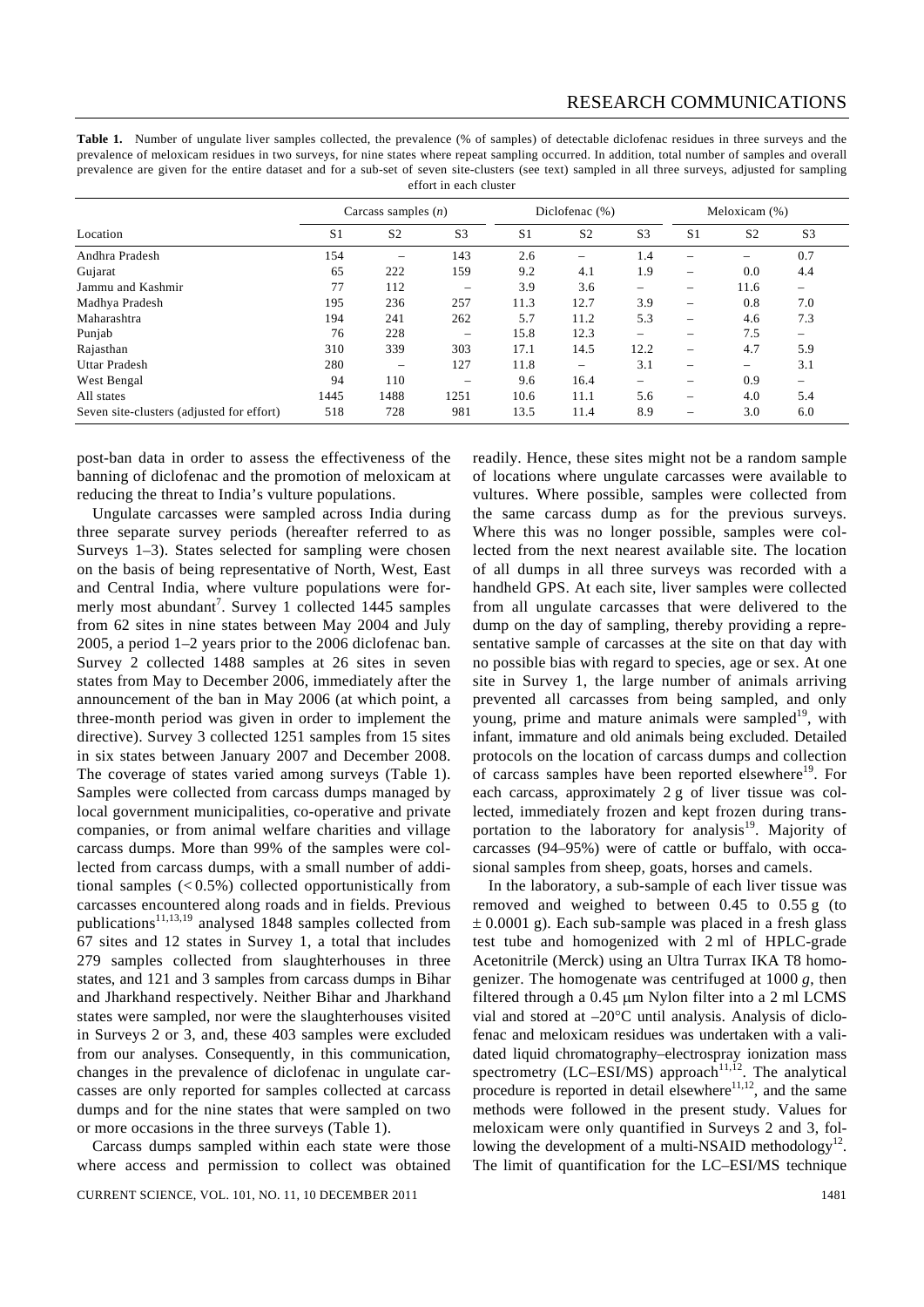(back-calculated in wet tissue concentration) for diclofenac and meloxicam was 0.01 ppm  $(0.01 \text{ mg kg}^{-1})^{12}$ .

 We report the prevalence of detectable diclofenac and meloxicam residues over the whole period of each survey and separately by states. It is known from previous analyses that the prevalence varied geographically<sup>11</sup>, so spurious differences among surveys in average prevalence might arise as a consequence of differences in the distribution of sampling. In order to avoid this potential bias all sampling locations were attributed to a site-cluster, with all sampling sites located within a 186 km radius of the geodesic centroid of the site-cluster. In Survey 3, all sampling sites could be attributed to the same 21 siteclusters as those for Surveys 1 and 2. Samples were obtained in all three surveys for seven site-clusters, with a further five site-clusters sampled in Surveys 1 and 2 only, and two site-clusters sampled in Surveys 1 and 3 only (Figure 1). To allow for potential effects caused by differences in the distribution of sampling, we estimated change in the prevalence of diclofenac using only the data for the seven site-clusters sampled in all three surveys, which were located in Gujarat (*n* = 2 clusters), Rajasthan (*n* = 2), Madhya Pradesh (*n* = 2) and Maharashtra  $(n = 1;$  Figure 1). For each survey, we calculated the negative cumulative distribution of diclofenac values for these seven site-clusters. We allowed for differences among surveys in the proportion of samples obtained at each of these seven site-clusters. We did this by assigning a weight  $n_{i1}/(n_{ii}N_1)$  to each sample value, where  $n_{i1}$  is the number of samples obtained in Survey 1 at the *i*th sitecluster,  $n_{ij}$  is the number of samples obtained in the *j*th survey at the *i*th site-cluster and  $N_1$  is the total number of samples obtained at all seven site-clusters sampled in all



**Figure 1.** Map of the Indian subcontinent showing the location of centroids for the 21 site-clusters at which carcass sampling was undertaken. The seven site-clusters where samples were collected in all three surveys are indicated by filled triangles; squares indicate sites surveyed in Surveys 1 and 2 only; crosses indicate sites surveyed in Surveys 1 and 3 only, and circles show sites surveyed in Survey 1 only.

surveys. The negative cumulative distribution of diclofenac and meloxicam values was then obtained by accumulating these weighted values from each of the surveys in ascending order and then subtracting the result from one. This calculation produces negative cumulative distributions for Surveys 2 and 3, which simulate the expected distributions if the same proportions of samples had been taken in the seven site-clusters in Surveys 2 and 3 as were taken in these site-clusters in Survey 1. Statistical analysis on the significance of changes in the prevalence of diclofenac and meloxicam residues was undertaken through logistic regression, with the presence or absence of detectable drug residues as the binary dependent variable, survey as a factor with three levels (one each for Surveys 1–3) and state as a factor with nine or four levels (see below) as independent variables, and with a two-way interaction between these two factors. This is termed the full model. Simplified models in which the interaction term or the main effects were deleted were also fitted and likelihood ratio tests used to test whether these deletions resulted in a significant increase in residual deviance. The model with no effect of either of the explanatory factors is termed the null model. For diclofenac prevalence the first analysis used all available data from the nine states and three surveys, with a second analysis undertaken on the restricted set of data from the seven site-clusters and four states that were sampled in all three surveys. The same two analyses were undertaken for meloxicam, but only utilizing data from Surveys 2 and 3.

 A total of 1445, 1488 and 1251 liver tissue samples were analysed from Surveys 1–3 respectively (Table 1). For diclofenac prevalence and using the dataset of all states, the full logistic regression model indicated that the survey factor, the state factor and their two-way interaction combined reduced the residual deviance to a highly significant extent when compared with the null model (difference in deviance between the full model and the null model =  $135.8$ , difference in degrees of free $dom = 21$ ,  $P < 0.0001$ ). Deletion of the two-way interaction term from the model caused no significant increase in residual deviance (difference in deviance = 19.1, difference in  $df = 11$ ,  $P = 0.059$ ), whereas deletion of either state or survey as a factor resulted in a highly significant increase in deviance  $(P < 0.0001$  for both factors). We therefore concluded that the model with both survey and state included as main effects was the minimal adequate model of diclofenac prevalence for all states. The equivalent logistic regression analysis on diclofenac prevalence within the restricted set of seven site-clusters surveyed in all three surveys indicated a similar pattern to the analysis of data for all states. The full model reduced residual deviance to a highly significant extent when compared with the null model (difference in deviance  $= 76.6$ , difference in degrees of freedom = 11,  $P < 0.0001$ ). However, deletion of the two-way interaction term from the model caused no significant increase in residual deviance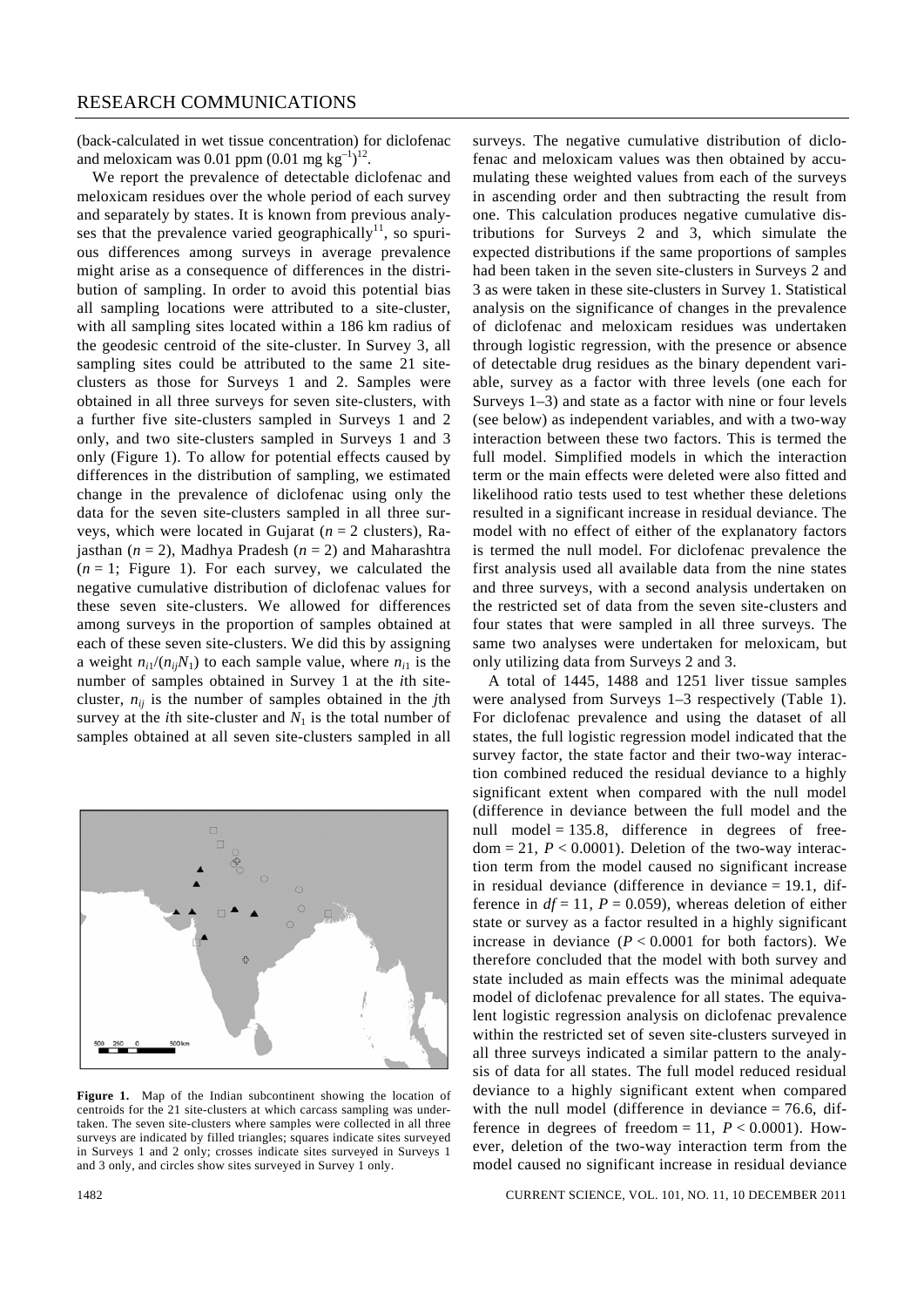(difference in deviance = 9.3, difference in  $df = 6$ ,  $P = 0.16$ ) and the best-fit model was one with both survey and state being included as the main effects. Overall, the prevalence of diclofenac decreased markedly in Survey 3 in comparison with the first two surveys, with a similar pattern of change over time in the seven site-clusters as in the data from all states (Table 1, Figure 2 *a*). Diclofenac prevalence in Surveys 1–3 from the seven site-clusters was 13.5%, 11.4% and 8.9% respectively. These prevalence levels are higher than those indicated for all states that were sampled, as Rajasthan has a high diclofenac prevalence in comparison to the other states (Table 1) and a high proportion of samples (43%) were collected from this state. As well as indicating a decrease in diclofenac prevalence, the seven site-clusters data indicate a drop in the median value of concentration in those samples for which diclofenac was detected (Figure 2 *a*). State figures for diclofenac indicate a high degree of variation in diclofenac prevalence among the states (Figure 3 *a*).



Figure 2. Negative cumulative distribution of diclofenac concentrations (*a*) and meloxicam concentration (*b*) for samples collected from the seven site-clusters subset in Survey 1 (black line), Survey 2 (red line) and Survey 3 (green line), indicating the overall decrease in diclofenac prevalence over the period covered by the three surveys (13.5%, 11.4% and 8.9% respectively), and the increase in meloxicam prevalence (3.0 and 6.0% respectively). Median values of diclofenac and meloxicam in the three surveys are indicated by the vertical dashed lines.

CURRENT SCIENCE, VOL. 101, NO. 11, 10 DECEMBER 2011 1483

 For the meloxicam data there was significant reduction in residual deviance for the full model versus the null model for both the complete dataset from Surveys 2 and 3 (difference in deviance between the full model and the null model =  $65.8$ , difference in degrees of freedom =  $12$ ,  $P < 0.0001$ ) and the restricted seven site-clusters dataset (difference in deviance  $= 38.7$ , difference in degrees of freedom  $= 11$ ,  $P < 0.0001$ ). Deletion of the two-way interaction term from the model caused a significant increase in residual deviance for both the full dataset (difference in deviance  $= 14.7$ , difference in degrees of freedom  $= 3$ ,  $P < 0.01$ ) and the restricted seven site-clusters dataset (difference in deviance  $= 15.7$ , difference in degrees of freedom  $= 7$ ,  $P < 0.05$ ). We therefore conclude that for both datasets the full model with survey, state and their two-way interaction is the minimal adequate model of meloxicam prevalence. In the seven site-clusters, prevalence of meloxicam in carcass samples doubled from 3.0% to 6.0% from Surveys 2 to 3 (Table 1; Figure 2 *b*), along with an increase in the median value of positive samples (Figure 2*b*). Prevalence figures for all four states sampled in Surveys 2 and 3 indicated an increase in meloxicam usage, and with Gujarat and Madhya Pradesh showing greater increase in comparison to Maharashtra and Rajasthan (Figure 3 *b*).

 The changing patterns of diclofenac and meloxicam prevalence recorded by the three surveys analysed here indicate that there have been significant changes in veterinary use of these two NSAIDs in India since the



**Figure 3.** Proportion of samples positive for diclofenac (*a*) and meloxicam (*b*) in nine states (Andhra Pradesh, Gujarat, Jammu & Kashmir, Madhya Pradesh, Maharashtra, Rajasthan, Uttar Pradesh and West Bengal) from Survey 1 (black squares), Survey 2 (red squares) and Survey 3 (green squares). Vertical lines indicate the 95% binomial confidence limits around the proportion. Meloxicam residues were only analysed in Surveys 2 and 3.